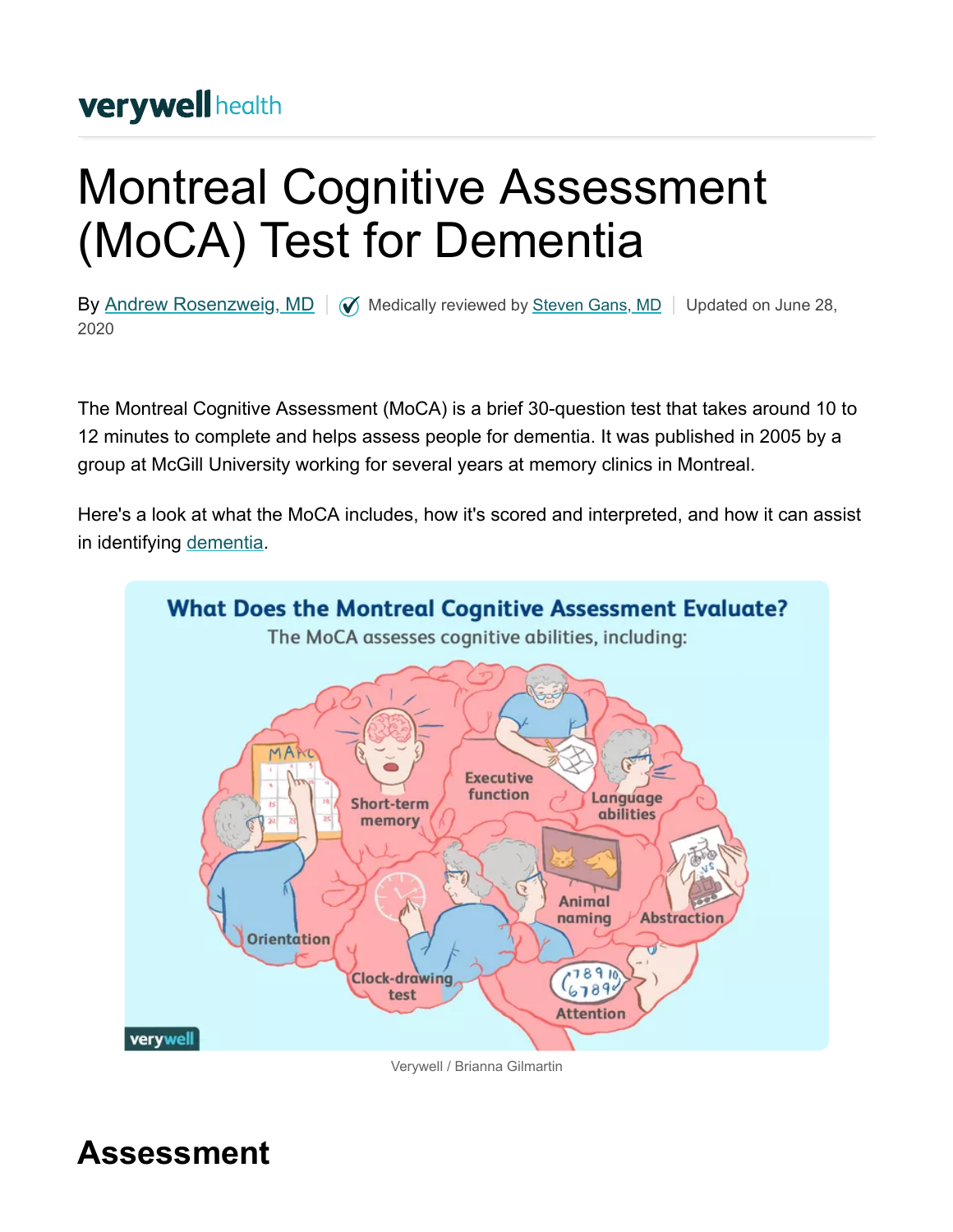The MoCA evaluates different types of cognitive abilities. These include:

- **[Orientation](https://www.verywellhealth.com/what-is-orientation-and-how-is-it-affected-by-dementia-98571)**: The test administrator asks you to state the date, month, year, day, place, and city.
- **[Short-term memory](https://www.verywellhealth.com/short-term-memory-affected-by-alzheimers-98569)/delayed recall**: Five words are read, the test-taker is asked to repeat them, they are read again and asked to repeat again. After completing other tasks, the person is asked to repeat each of the five words again and given a cue of the category that the word belongs to if they are not able to recall them without the cue.
- **[Executive function](https://www.verywellhealth.com/executive-functioning-alzheimers-98596)[/visuospatial ability](https://www.verywellhealth.com/how-does-dementia-affect-visual-spatial-abilities-98586)**: These two abilities are assessed through the Trails B Test, which requires you to draw a line to correctly sequence alternating digits and numbers (1-A, 2-B, etc.) and through a task which requires you to draw a copy of a cube shape.
- **Language abilities:** This task consists of repeating two sentences correctly and then listing all of the words that can be recalled that begin with the letter "F".
- **Abstraction**: You are asked to explain how two items are alike, such as a train and a bicycle. This measures your abstract reasoning, which is often impaired in dementia. The [Proverb interpretation test](https://www.verywellhealth.com/what-is-the-proverb-interpretation-test-98643) is another way to test abstract reasoning skills.
- **Animal naming:** Three pictures of animals are shown and the individual is asked to name each one.
- **Attention:** The test-taker is asked to repeat a series of numbers forward and then a different series backwards to evaluate attention.
- **[Clock-drawing test](https://www.verywellhealth.com/the-clock-drawing-test-98619)**: Unlike the [Mini-mental state exam](https://www.verywellhealth.com/mini-mental-state-exam-as-an-alzheimers-screening-test-98623) (MMSE) which does not include the clock drawing test, the MoCA asks the person being evaluated to draw a clock that reads ten past eleven.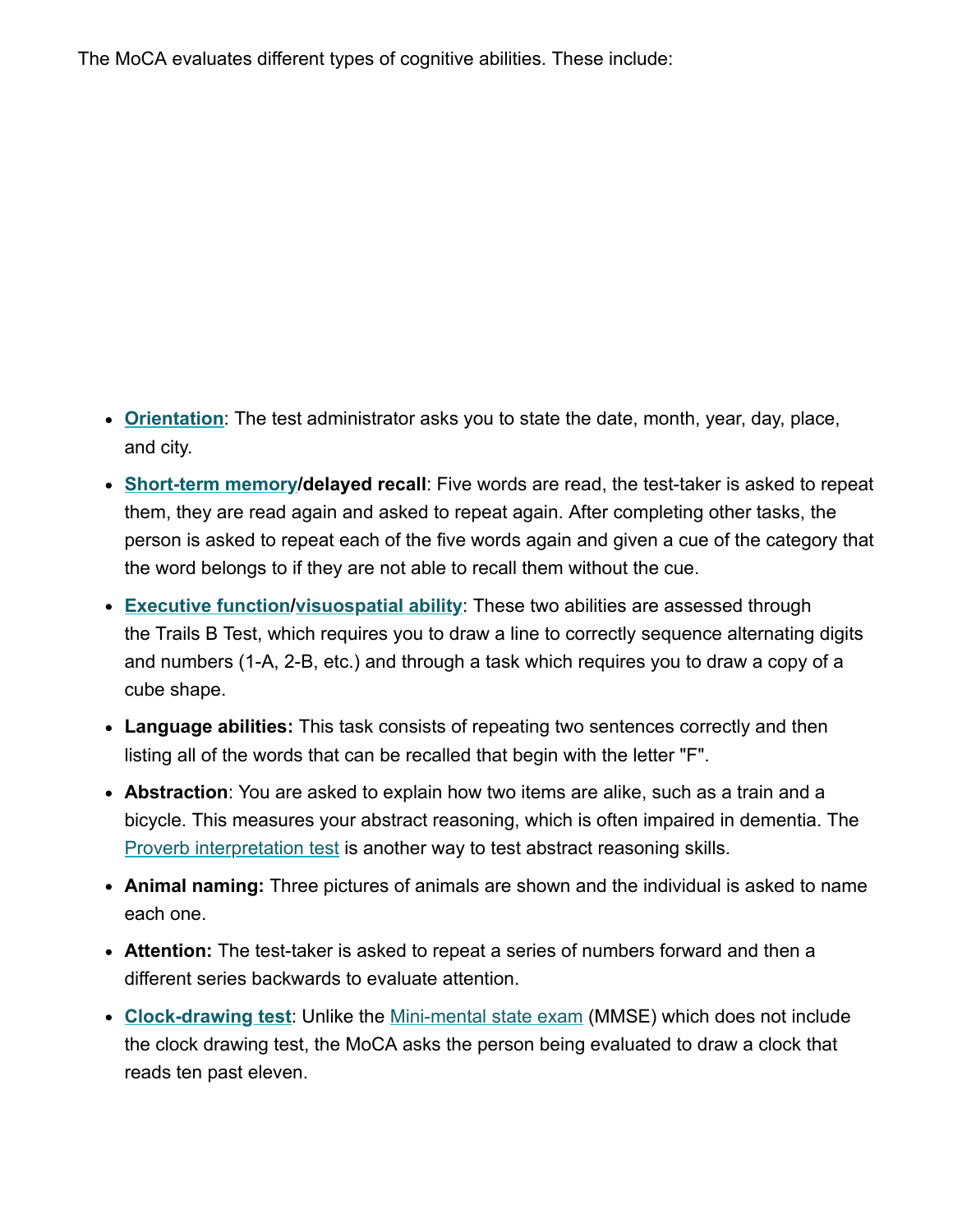# **Scoring**

Scores on the MoCA range from zero to 30, with a score of 26 and higher generally considered normal.

In the initial study data establishing the MoCA, normal controls had an average score of 27.4, compared with 22.1 in people with mild cognitive impairment (MCI) and 16.2 in people with Alzheimer's disease.

The scoring breakdown is as follows:

- Visuospatial and executive functioning: 5 points
- Animal Naming: 3 points
- Attention: 6 points
- Language: 3 points
- Abstraction: 2 points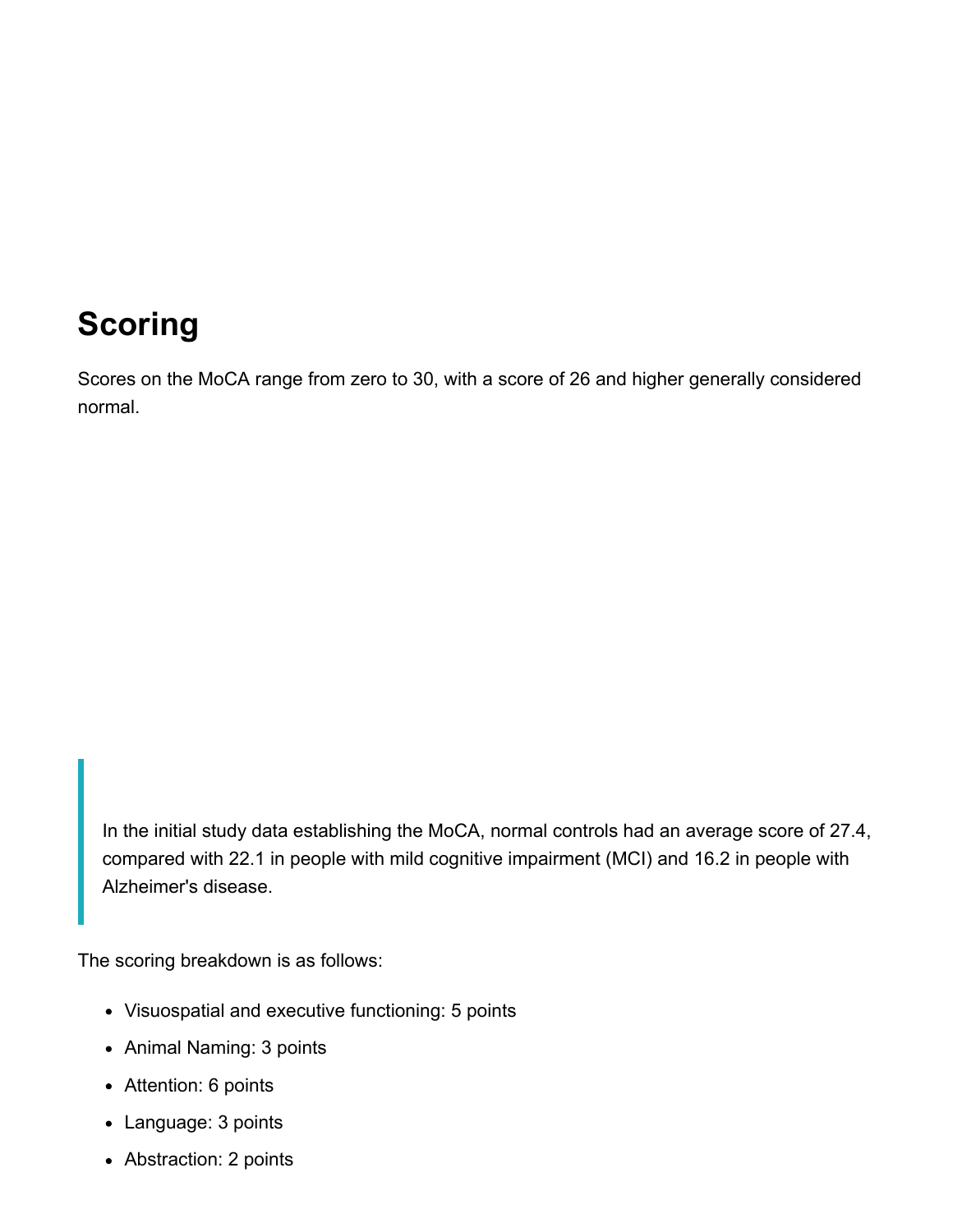- Delayed recall (short-term memory): 5 points
- Orientation: 6 points
- Education level: 1 point is added to the test-taker's score if they have 12 years or less of formal education

## **Usefulness**

The MoCA is a relatively simple, brief test that helps health professionals determine quickly whether a person has abnormal cognitive function and may need a more thorough diagnostic workup for [Alzheimer's disease.](https://www.verywellhealth.com/alzheimers-overview-4014762)

It may help predict dementia in people with [mild cognitive impairment](https://www.verywellhealth.com/mild-cognitive-impairment-and-alzheimers-disease-98561) (MCI), and because it tests for executive function, it is more sensitive in this regard than the MMSE. Finally, it's been shown to better identify cognitive problems in people with [Parkinson's disease](https://www.verywellhealth.com/parkinsons-disease-overview-4014674).

### **Advantages vs. Disadvantages**

The MoCA's advantages include its brevity, simplicity, and reliability as a screening test for Alzheimer's disease. In addition, it measures an important component of dementia that's not measured by the MMSE, namely executive function. It seems to work well in Parkinson's disease dementia, and unlike the MMSE, it is free for non-profit use.

Of note, the MoCA is available in more than 35 languages, and there is also a MoCA Test Blind which allows cognitive testing for those who are visually impaired.

A disadvantage of the MoCA is that it takes a little longer than the MMSE to administer, and like many other screenings, it should be paired with multiple other screenings and tests to accurately identify and diagnose dementia.

# **A Word From Verywell**

Being aware of what the MoCA includes and how it's scored can help you better understand its results for you or your loved one. Remember, also, that the MoCA, while helpful in identifying cognitive concerns, should be combined with several [other assessments](https://www.verywellhealth.com/the-saint-louis-university-mental-status-examination-98618) conducted by a physician in order to fully evaluate mental functioning and identify possible causes of memory loss.